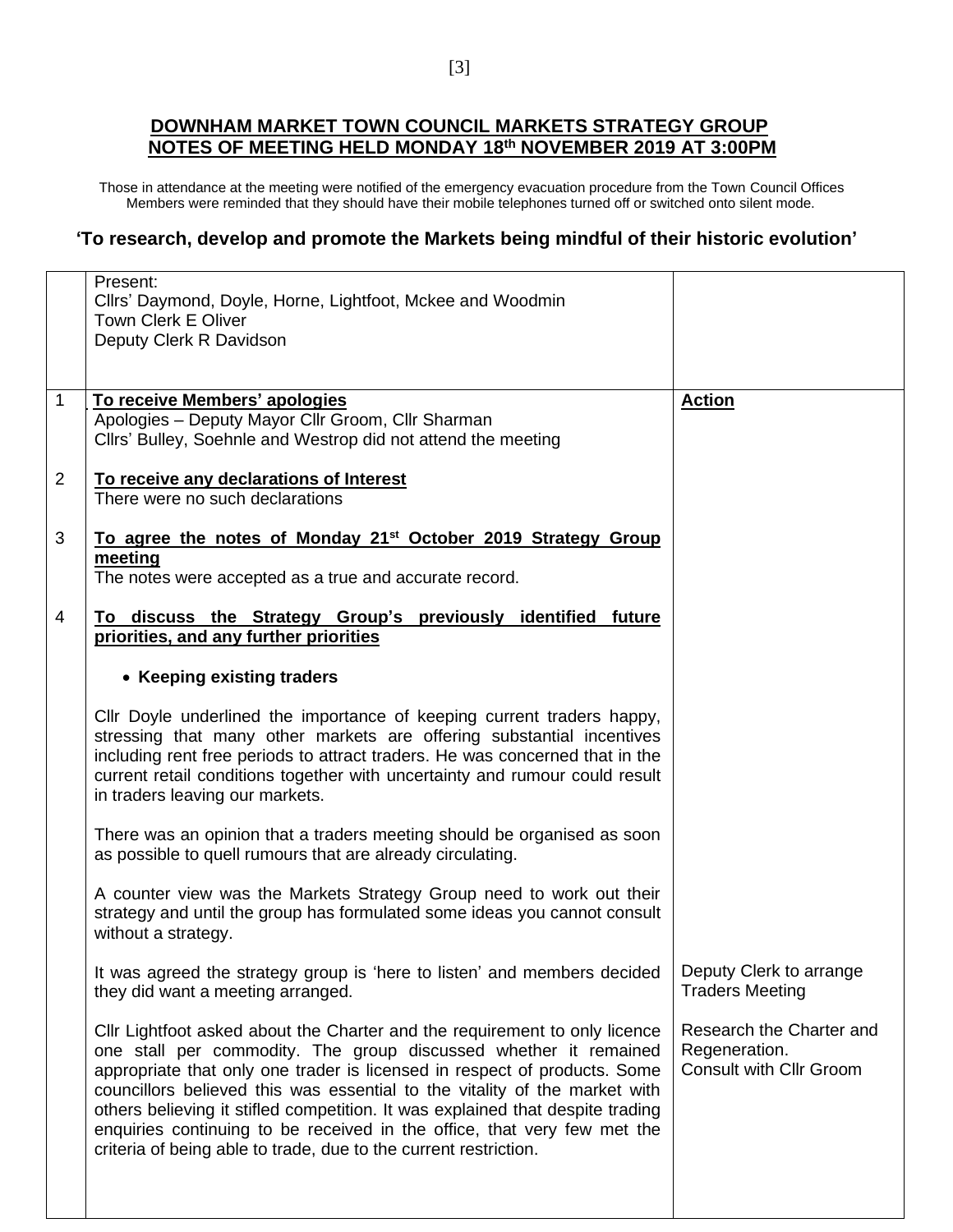|                | • Expanding markets and investigate moving into High Street<br><b>South</b>                                                                                                                                                                                                                                                                      |                                                                                                                  |
|----------------|--------------------------------------------------------------------------------------------------------------------------------------------------------------------------------------------------------------------------------------------------------------------------------------------------------------------------------------------------|------------------------------------------------------------------------------------------------------------------|
|                | CIIr Horne believed the first two priorities were intrinsically linked and that<br>consultation with traders was vital.                                                                                                                                                                                                                          |                                                                                                                  |
|                | The group identified that with the advent of parking charges, the town<br>potentially lost a car park on its busiest two days but reconciled this with<br>the needs of the community to enjoy a flourishing, successful market.                                                                                                                  |                                                                                                                  |
|                | Caution was raised that traders were likely to be strongly opposed to<br>moving the market and historic references were referred to.                                                                                                                                                                                                             |                                                                                                                  |
|                | The<br>Deputy Clerk advised the group were<br>meant to<br>be<br>researching/investigating ideas through 'blue skies' thinking but was<br>concerned that generated ideas were being treated as assumed outcomes<br>without thorough investigation.                                                                                                |                                                                                                                  |
|                | Members discussed if the Market in its current format could be<br>accommodated on the Town Square. Members noted the thoroughfare<br>that is required to be kept clear.                                                                                                                                                                          | Cllrs Lightfoot, Mckee and<br>Woodmin to investigate the<br>size of stalls and how many<br>could be accommodated |
|                | Cllr Lightfoot thought it may be possible to expand the market into the<br>Town Hall.                                                                                                                                                                                                                                                            | on Town Square                                                                                                   |
|                | • Adopting Shop Apps                                                                                                                                                                                                                                                                                                                             |                                                                                                                  |
|                | This was not considered to be a current priority.                                                                                                                                                                                                                                                                                                |                                                                                                                  |
| 5.             | To receive update on Saturday 23rd November Town Square Trading<br><b>Event</b>                                                                                                                                                                                                                                                                  |                                                                                                                  |
|                | The Deputy Clerk advised a total of 7 traders had registered interest.                                                                                                                                                                                                                                                                           |                                                                                                                  |
| 6              | To discuss replacement of stall frames                                                                                                                                                                                                                                                                                                           |                                                                                                                  |
|                | The Deputy Clerk advised that although the group mainly deal with<br>strategy, there were also operational decisions that require to be made. He<br>advised that the Council owned market stalls are rapidly deteriorating with<br>age and queried if the group wished to consider replacing them.                                               | Cllr Lightfoot to research<br>replacement stalls                                                                 |
| $\overline{7}$ | <b>To review Casual Market Charges</b>                                                                                                                                                                                                                                                                                                           |                                                                                                                  |
|                | It was explained that at the last meeting of the Markets Sub Committee<br>held on 23 <sup>rd</sup> July 2019 'The existing pricing structure was to remain for the<br>foreseeable future but to be kept under review'.                                                                                                                           |                                                                                                                  |
|                | Originally casual trader prices were higher than those of regular traders<br>who receive a discount to reward their loyalty, but in a bid to entice fresh<br>interest members were advised that a situation now existed where due to<br>the subsidies in place there was no financial incentive for casual traders to<br>become regular traders. |                                                                                                                  |